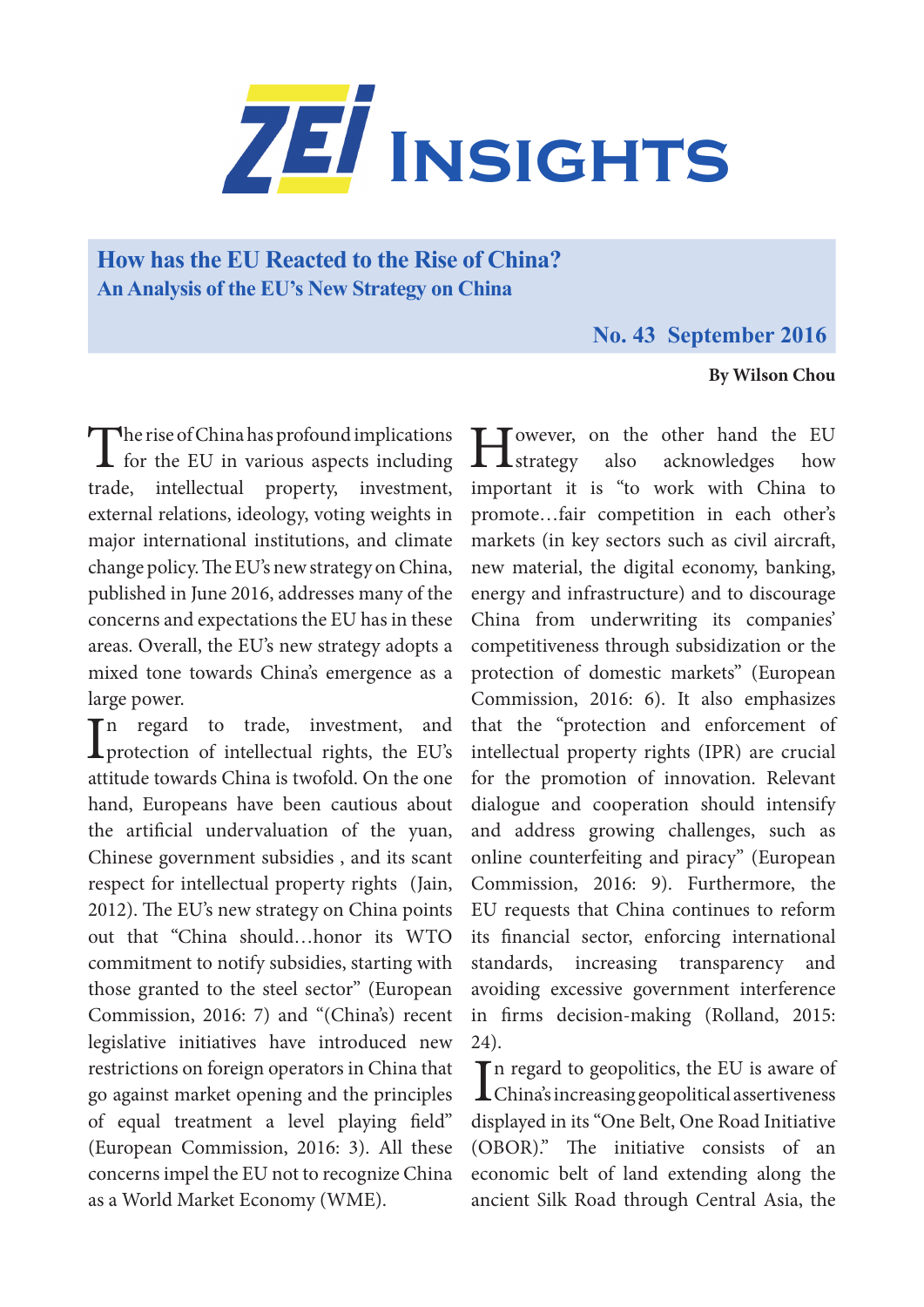Middle East, and Europe. As a second element of OBOR, a maritime road is intended to pass by Southeast Asia, India, the African coast, the Suez Canal up until the Mediterranean. There are prominent geopolitical reasons for China to push forward its OBOR initiative (Cheung and Lee, 2015) such as the ongoing negotiations of the TPP (Trans-Pacific Partnership), TTIP (Transatlantic Trade and Investment Partnership), and the EU-Japan agreement that excludes China and may make Chinese goods less competitive in the global market. To counter looming exclusion, China prepares to negotiate free trade agreements along the Silk Road (Cheung and Lee, 2015). According to the EU's new strategy, China's initiative is largely based on economic and domestic considerations as well as major geostrategic motives (European Commission, 2016: 10), stating that "China will need to fulfil its declared aim of making its "One Belt, One Road" initiative an open platform which adheres to market rules and international norms in order to deliver benefits for all and to encourage responsible economic behavior in third countries" (European Commission, 2016: 10). Against the backdrop of the United States' wariness to OBOR, it is unclear whether the EU will adopt a similarly critical tone in the future.

Regarding China's relationship with groups<br>
of EU countries, the founding member states of the Union have been wary of how China has shown a keen interest in bolstering bilateral relations with countries of Central and Eastern Europe (CEE) through the 16+1 dialogue (Otero-Iglesias, M. et al., 2015). This Chinese approach arouses the suspicion that China is using 'divide and rule' tactics to undermine the EU's coherence for its selfinterest. Despite such mixed notions of China in the EU, some member states still hold some positive notions of China. During the eurozone's sovereign debt crisis, especially Southern European countries, toned down their skepticism of China and looked to China's use of its foreign exchange reserves to help them (Jain, 2012). China continuously bought risky bonds from debt-stricken countries such as Greece, Portugal, and Ireland (Rolland, 2015).

A gainst this backdrop, the EU's new  $\Gamma$  strategy on China appeals for "a strong, clear, and unified (EU) voice in its approach to China" and reminds member states that when they "conduct their bilateral relations with China – whether one-on-one or as groups of countries such as in the 16+1 format – they should cooperate with the Commission, the EEAS (European External Action Service) and other Member States" (European Commission, 2016: 4). This request from the Commission highlights the need to ensure conformity with EU law, rules and policies.

The EU's criticism of China goes beyond<br>the European sphere as it has repeatedly denounced Chinese policies of loose lending practices to authoritarian regimes in Africa, undermining Western sanctions against Sudan and Zimbabwe for instance (Jain, 2012). Especially concerning China's human rights issue, the EU's new strategy asserts that "China's authoritarian response to domestic dissent is undermining efforts to establish the rule of law and to put the rights of the individual on a sounder footing" (European Commission, 2016: 3). For China, criticism of human rights abuses represents an interference with its sovereignty and internal autonomy as China perceives the EU's stance as intrusive (Jain, 2012). The ideological divide between the EU and China on liberal values is not likely to wane in the near-future . Even though human rights are officially "a core concern of the EU's dealings with China, member states still tend to follow independent approaches" (Otero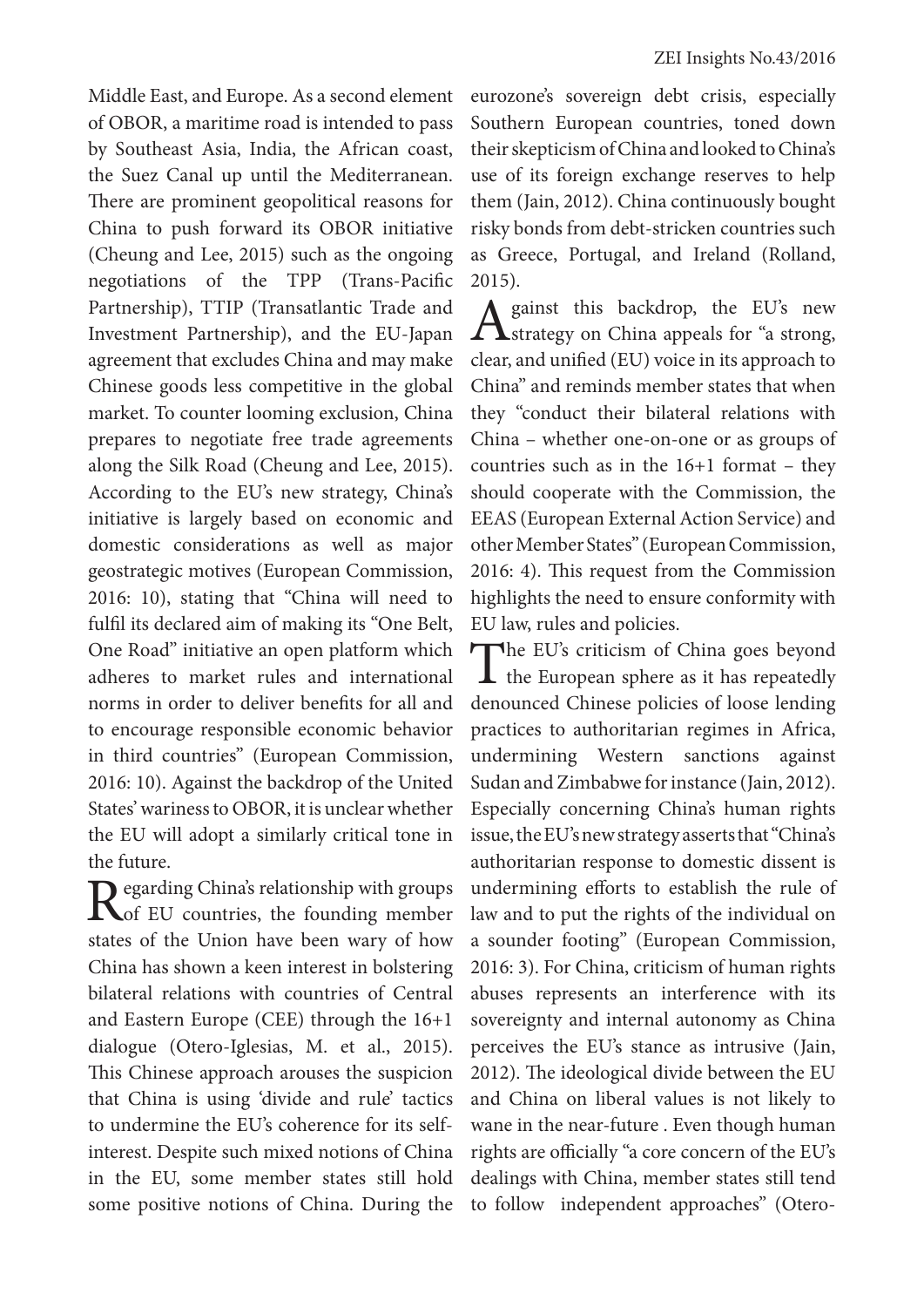Iglesias, M. et al., 2015), and are increasingly isolated and vulnerable to China's commercial pressure.

In terms of the increasing anachronism of<br>
Imajor international institutions, China In terms of the increasing anachronism of has been urging the Western countries to adjust the voting weights in global economic institutions (e.g. World Bank, International Monetary Fund) so that rising powers are more represented and have less incentive to form or join new institutions. The EU is not necessarily against the idea, as such reforms may ensure that "rising powers will be coopted and accommodated within the existing system" (Jain, 2012) rather than enticing them to obstruct. The new strategy on China emphasizes that the EU will "encourage China to play a more engaged and active part at the World Trade Organization (WTO)", pay more attention to "the growing importance of the G20 (which is composed of advanced and emerging economies) in the wake of the global economic crisis" and rather than relying on unilateralism for short-term solutions, will be "committed to supporting effective multilateralism" (European Commission, 2016: 13-14). However, the EU does not elaborate precisely if it is willing to give developing countries such as China a higher voting weight.

**Concerning how to address the climate** change issue, China maintains that a distinction should be made between 'lifestyle emissions' of the West and 'survival emissions' of developing countries, calling for the delivery of low-emission technology to developing countries at an affordable price (Jain, 2012). Taking this into account, the new strategy details that the EU shall "seek to co-operate with China […] in the energy sector […] with regard to energy infrastructure projects in third countries, and support domestic energy reforms including energy efficiency, energy sustainability and resource efficiency (in China)" (European Commission, 2016: 16). Furthermore, the EU will pursue joint research and development of clean energy technologies (European Commission, 2016: 16).

Overall, the EU's new strategy remains quite critical of China in terms of human rights and intellectual property issues, whilst showing a willingness to engage and accommodate Chinese demands, especially in technology and know-how. Despite the discussed differences and divergences, the European strategy bears the potential to deepen its existing geopolitical and economic bonds with Beijing as the two complement each other in multidimensional aspects.

### **Wilson Chou** *is a ZEI Alumnus "MES Class of 2016".*

*Footnotes:*

*1."China is conducting unfair trade policies with dumping and subsidies" (Rolland, 2015: 24).*

*2.According to Rolland (2015), "out of 10 businesses that the EU has in China, 7 have mad complaints about violations to Intellectual Property Rights. It could have cost upwards of 20% of Multinational Corporation Revenue". 3. China has been unwilling to consider adopting some degree* 

*of liberal democracy for arguably three main reasons. First, it thinks that especially developing countries that introduce democratic procedures rather early have not necessarily been eonomically better off (e.g. Philippines and many Latin American countries) than non-democratic regimes. Second, certain nondemocratic or "inhumane" measures such as sacrificing the profits of the agricultural sector for raising the infant industries in the manufacturing sector, exploiting domestic labor to maintain the home country export's internationally competitive might be necessary for latecomers in Africa, Latin Africa, Asia, and the Middle East to catch up with the industrialized nations).*

#### *References:*

*- Cheung, F. and Lee, A. (2015) 'A Brilliant Plan: One Belt One Road', CLSA. Available at: https://www.clsa.com/special/ onebeltoneroad/.*

*- European Commission (2016) Elements for a New Strategy on China. Brussels: European Commission.*